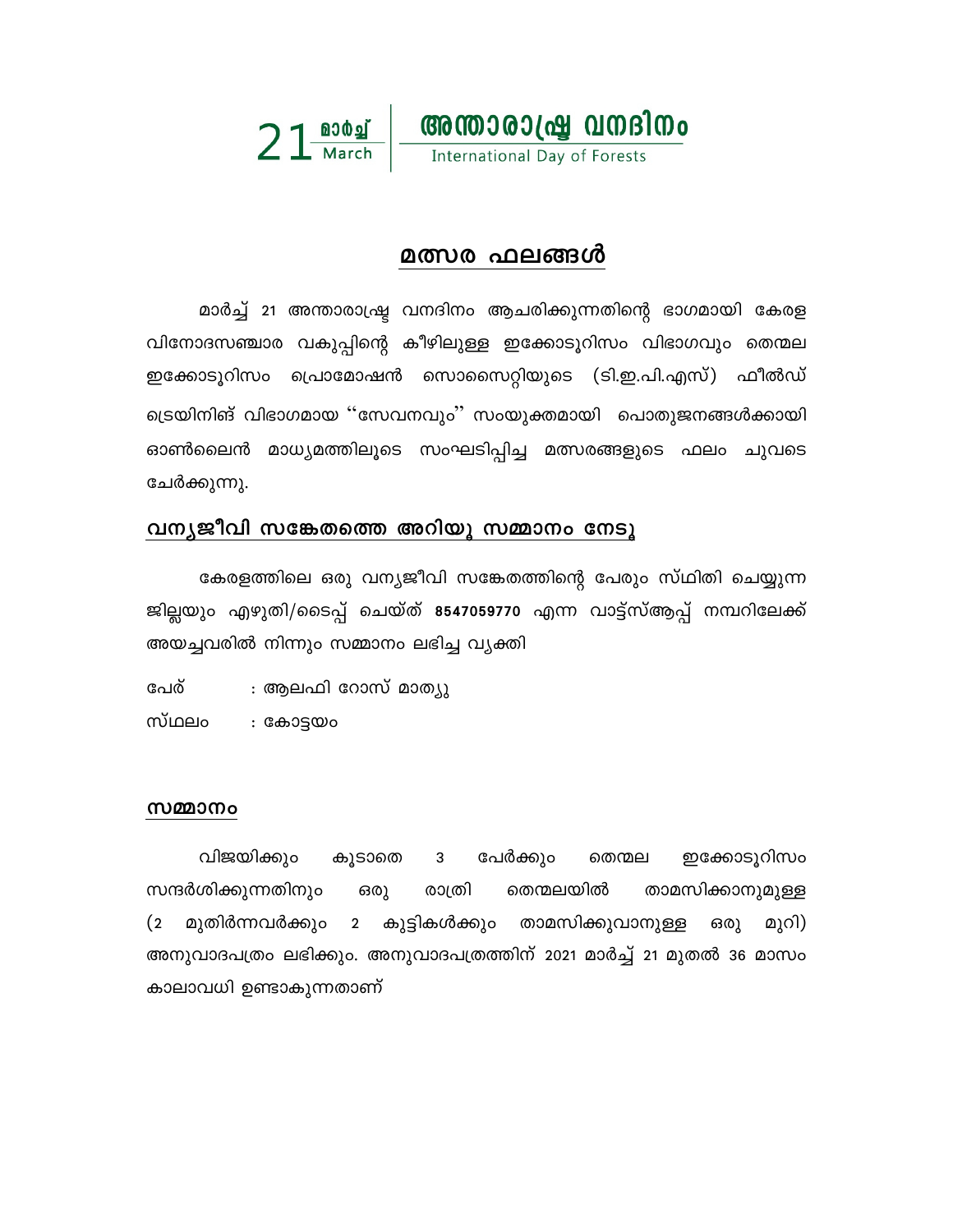#### പ്രോത്സാഹന സമ്മാനങ്ങൾ

നിർണയത്തിനായി രൂപീകരിച്ച സമിതി തിരഞ്ഞെടുത്ത മത്സര 10 മത്സരാർത്ഥികൾക്ക് പ്രോത്സാഹന സമ്മാനങ്ങൾ നൽകുവാൻ ശുപാർശ ചെയ്തു. പ്രോത്സാഹന സമ്മാനാർഹരായവരുടെ വിവരങ്ങൾ ചുവടെ ചേർക്കുന്നു.

- പേര് നീരജ് കൃഷ്ണ വി. ബി.  $\mathbf{1}$  $\ddot{\cdot}$ സ്ഥലം  $\colon$ തലവാണിക്കര തൃശ്ശൂർ
- പേര് അഭിരാം ദേവ് എം. കെ.  $\overline{2}$  $\ddot{\cdot}$ സ്ഥലം  $\colon$ കാട്ടിപ്പാറ കാസർഗോഡ്
- കാവ്യ ആർ. നായർ പേര് 3 സ്ഥലം  $\colon$
- പുഞ്ഞാർ കോട്ടയം
- പേര് ചെലസി മറിയം കിരൺ 4 സ്ഥലം  $\colon$
- കറുകച്ചാൽ കോട്ടയം
- പേര് അമീന നൗഷാദ് 5  $\ddot{\cdot}$
- സ്ഥലം  $\colon$ വാളക്കോട് കൊല്ലം
- പേര് അദ്വിക എം. എ. 6  $\ddot{\cdot}$
- സ്ഥലം  $\colon$ കണിമങ്ങലം തൃശ്ശൂർ
- പേര്  $\overline{7}$ രുദ്ര  $\colon$ സ്ഥലം
- $\colon$ തൈക്കാട്ടുശ്ശേരി തൃശ്ശൂർ
- പേര് അഫ്ന ജെ. 8  $\cdot$
- സ്ഥലം  $\ddot{\cdot}$ കരകുളം തിരുവനന്തപുരം
- പേര് ലക്ഷ്മി എസ്. 9  $\ddot{\cdot}$
- സ്ഥലം വടക്കൽ ആലപ്പുഴ  $\mathbf{.}$
- കൃഷ്ണ 10 പേര്  $\ddot{\cdot}$
- സ്ഥലം  $\colon$ പുതുപ്പള്ളി കോട്ടയം

#### സമ്മാനം

പേർക്കും വിജയിക്കും ഇക്കോടുറിസം കൂടാതെ 3 തെന്മല സന്ദർശിക്കുന്നതിനുള്ള (2 മുതിർന്നവർക്കും 2 കുട്ടികൾക്കും) അനുവാദപത്രം ലഭിക്കും. അനുവാദപത്രത്തിന് 2021 മാർച്ച് 21 മുതൽ 36 മാസം കാലാവധി ഉണ്ടാകുന്നതാണ്.